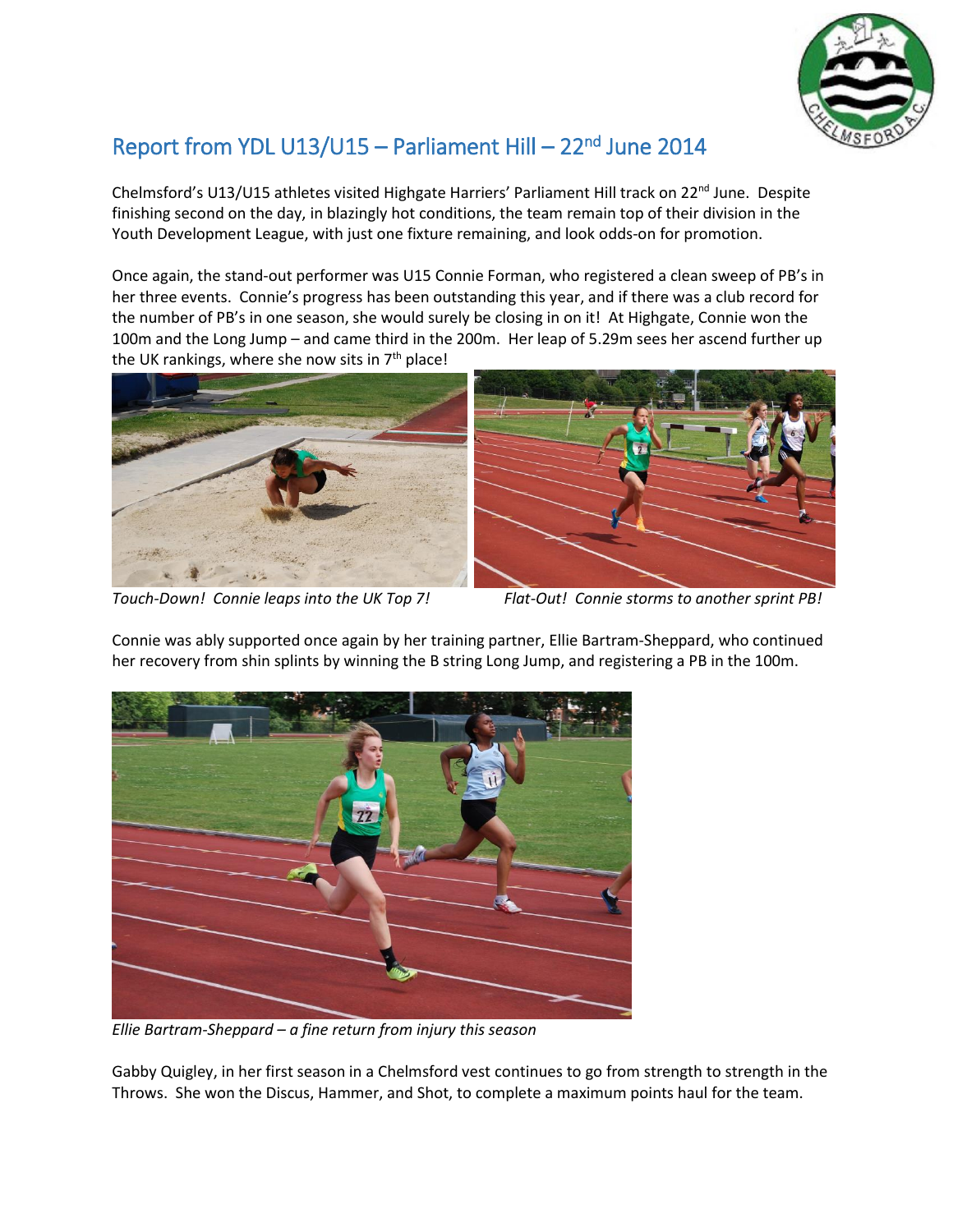Still with U15's, Katie Faint and Rachel Broome fought out a closely fought 1500m in tough conditions. In the end Katie prevailed, but Rachel was delighted to dip below the five minute barrier for the first time in coming in second.



*Rachel and Katie fighting it out in the 1500m*

The U15 Girls counterparts in the Boys team also put in some impressive displays. Thomas Hewes and Robert Runciman recorded their usual 1-2 in the High Jump (with Robert also recording a PB whilst coming second in the Hurdles, in a high class race).



*Thomas Hewes – leaping to victory*

Possibly the performance of the day came from Will Kerwin, in the 800m. Despite coming home third in the event, his new PB of 2:03 propelled him into the UK Top 20, illustrating what an exceptional field was on display.